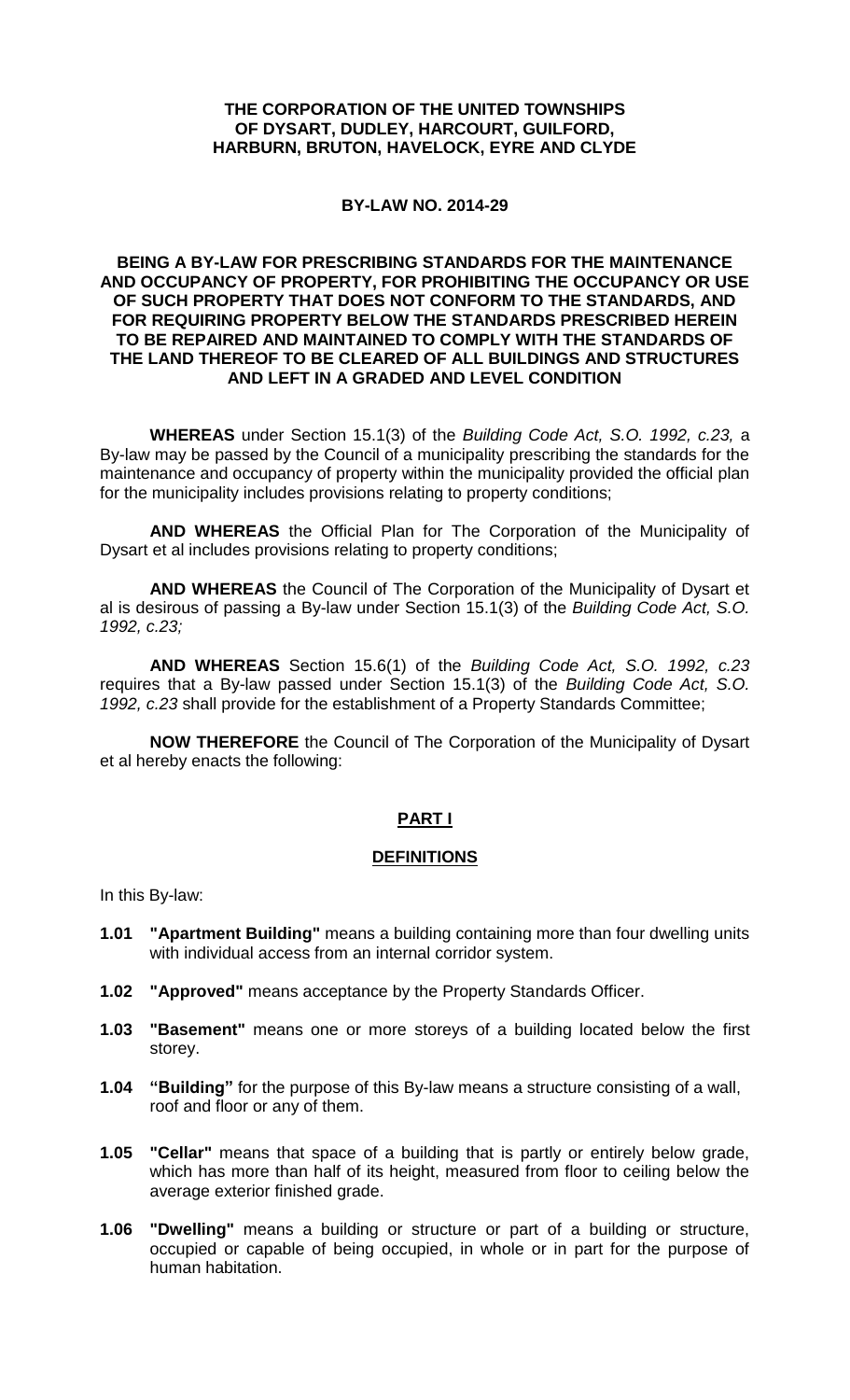- **1.07 "Dwelling Unit"** means a room or a suite of rooms operated as a housekeeping unit, used or intended to be used as a domicile by one or more persons and supporting general living conditions usually including cooking, eating, sleeping, and sanitary facilities.
- **1.08 "First Storey"** means that part of a building having a floor area closest to grade with a ceiling height of more than 1.8 metres (6 ft.) above grade.
- **1.09 "Guard"** means a protective barrier installed around openings in floor areas or on the open sides of a stairway, a landing, a balcony, a mezzanine, a gallery, a raised walkway, and other locations as required to prevent accidental falls from one level to another. Such barriers may or may not have openings through them.
- **1.10 "Habitable Room"** means any room in a dwelling unit used for or capable of being used for living, cooking, sleeping or eating purposes.
- **1.11 "Means of Egress"** means a continuous, unobstructed path of travel provided by a doorway, hallway, corridor, exterior passage way, balcony, lobby, stair, ramp, or other exit facility used for the escape of persons from any point within a building, a floor area, a room, or a contained open space to a public thoroughfare or an approved area of refuge usually located outside the building.
- **1.12 "Multiple Dwelling"** means a building containing three or more dwelling units.
- **1.13 "Non-Habitable Room"** means any room in a dwelling or dwelling unit other than a habitable room and includes a bathroom, a toilet room, laundry, pantry, lobby, corridor, stairway, closet, boiler room, or other space for service and maintenance of the dwelling for public use, and for access to and vertical travel between storeys, and basement or part thereof which does not comply with the standards of fitness for occupancy set out in this By-law.
- **1.14 "Non-Residential Property"** means a building or structure or part of a building or structure not occupied in whole or in part for the purpose of human habitation, and includes the lands and premises appurtenant and all of the outbuildings, fences or erections thereon or therein.
- **1.15 "Occupant"** means any person or persons over the age of eighteen years in possession of the property.
- **1.16 "Owner"** includes:
	- **(a)** the owner in trust, a mortgagee in possession, the person for the time being, managing or receiving the rent of the land or premises in connection with which the word is used whether on his own account, or as agent or trustee of any other person, or who would receive the rent if the land and premises were let, and
	- **(b)** shall also include a lessee or occupant of the property who, under the terms of a lease, is required to repair and maintain the property in accordance with the standards for the maintenance and occupancy of property;
- **1.17 "Person"** means an individual, firm, corporation, association or partnership.
- **1.18 "Property"** means a building or structure or part of a building or structure, and includes the lands and premises appurtenant thereto and all mobile homes, mobile buildings, mobile structures, outbuildings, fences and erections thereon whether heretofore or hereafter erected, and includes vacant property.
- **1.19 "Residential Property"** means any property that is used or designed for use as a domestic establishment in which one or more persons usually sleep and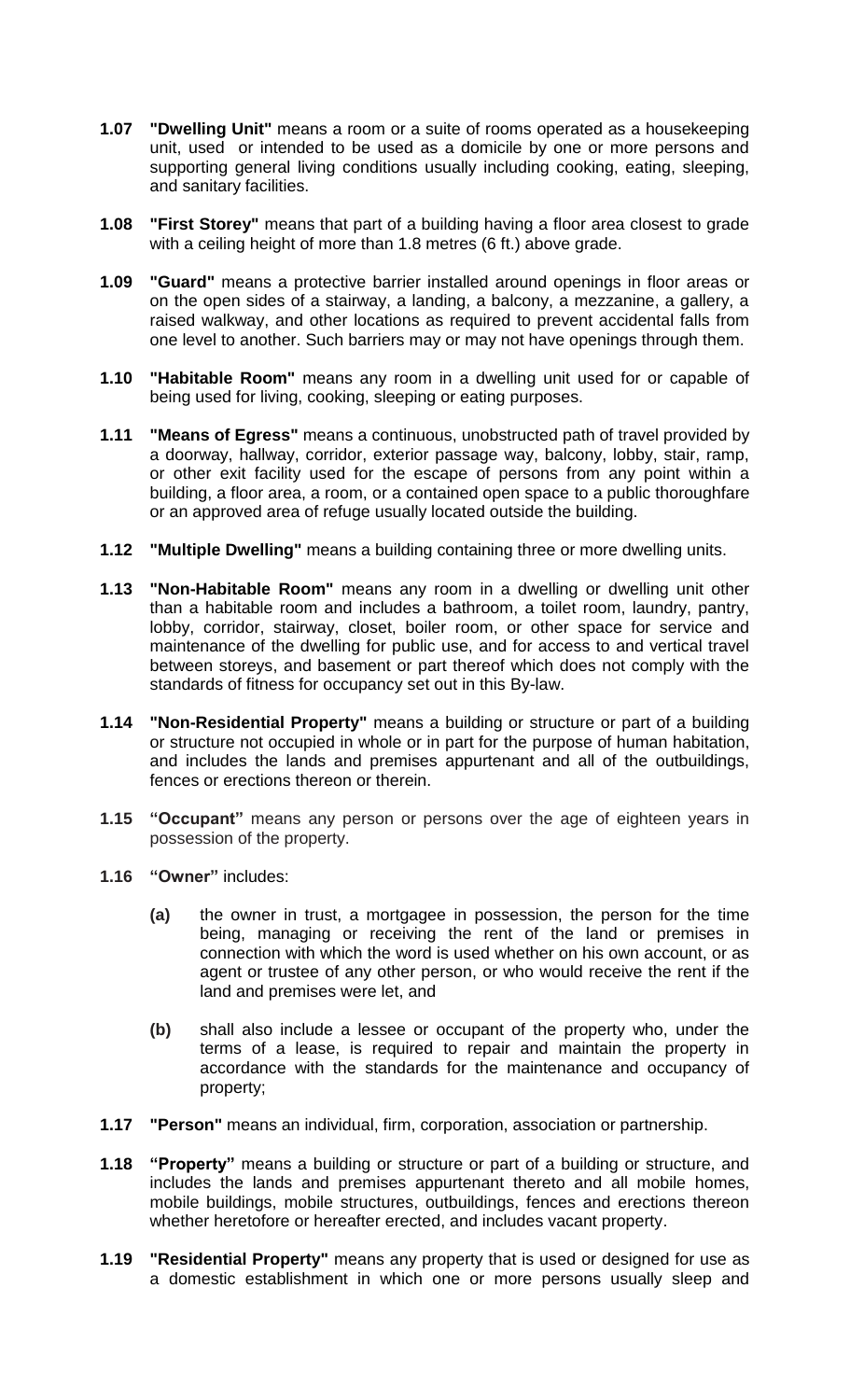prepare and serve meals, and includes any lands or buildings that are appurtenant to such establishment and all stairways, walkways, driveways, parking spaces, and fences associated with the dwelling or its yard.

- **1.20 "Standards"** means the standards of the physical condition and of occupancy prescribed for property by this By-law.
- **1.21 "Structure"** a building or any other constructed thing, the use of which requires location on or in the ground or attachment to something having location on or in the ground.
- **1.22 "Toilet Room"** means a room containing a water closet and a wash basin.
- **1.23 "Yard"** means the land other than publicly owned land around or appurtenant to the whole or any part of a residential or non-residential property and used or capable of being used in connection with the property.

## **PART II**

#### **GENERAL STANDARDS FOR ALL PROPERTY**

**2.01** All repairs and maintenance of property shall be carried out with suitable and sufficient materials and in a manner accepted as good workmanship within the trades concerned. All new construction or repairs shall conform to the Ontario Building Code, Ontario Fire Code and the *Fire Prevention and Protection Act* where applicable.

#### **Yards:**

- **2.02** Every yard, including vacant lots shall be kept clean and free from:
	- (1) Rubbish or debris and objects or conditions that may create a health, fire, or accident hazard;
	- (2) Unlicensed, wrecked, dismantled, inoperative, discarded or abandoned machinery, vehicles, trailers or boats unless it is necessary for the operation of a business enterprise lawfully situated on the property;
	- (3) Nothing in subsection (2) prevents the occupant of a residential property from repairing machinery, a vehicle, a trailer or a boat which is the occupant's own machinery, vehicle, trailer or boat provided that there is only one (1) machine, vehicle, trailer or boat being repaired and the it is being actively repaired;
	- (4) Brush, undergrowth and noxious weeds as defined by the *Weed Control Act;*
	- (5) Dilapidated, collapsed or partially constructed structures which are not currently under construction;
	- (6) Lawns shall be kept trimmed and not be overgrown or in an unsightly condition out of character with the surrounding environment.

#### **Surface Conditions:**

- **2.03** Surface conditions of yards shall be maintained so as to:
	- (1) Prevent ponding of storm water;
	- (2) Prevent surface water run-off from entering basements;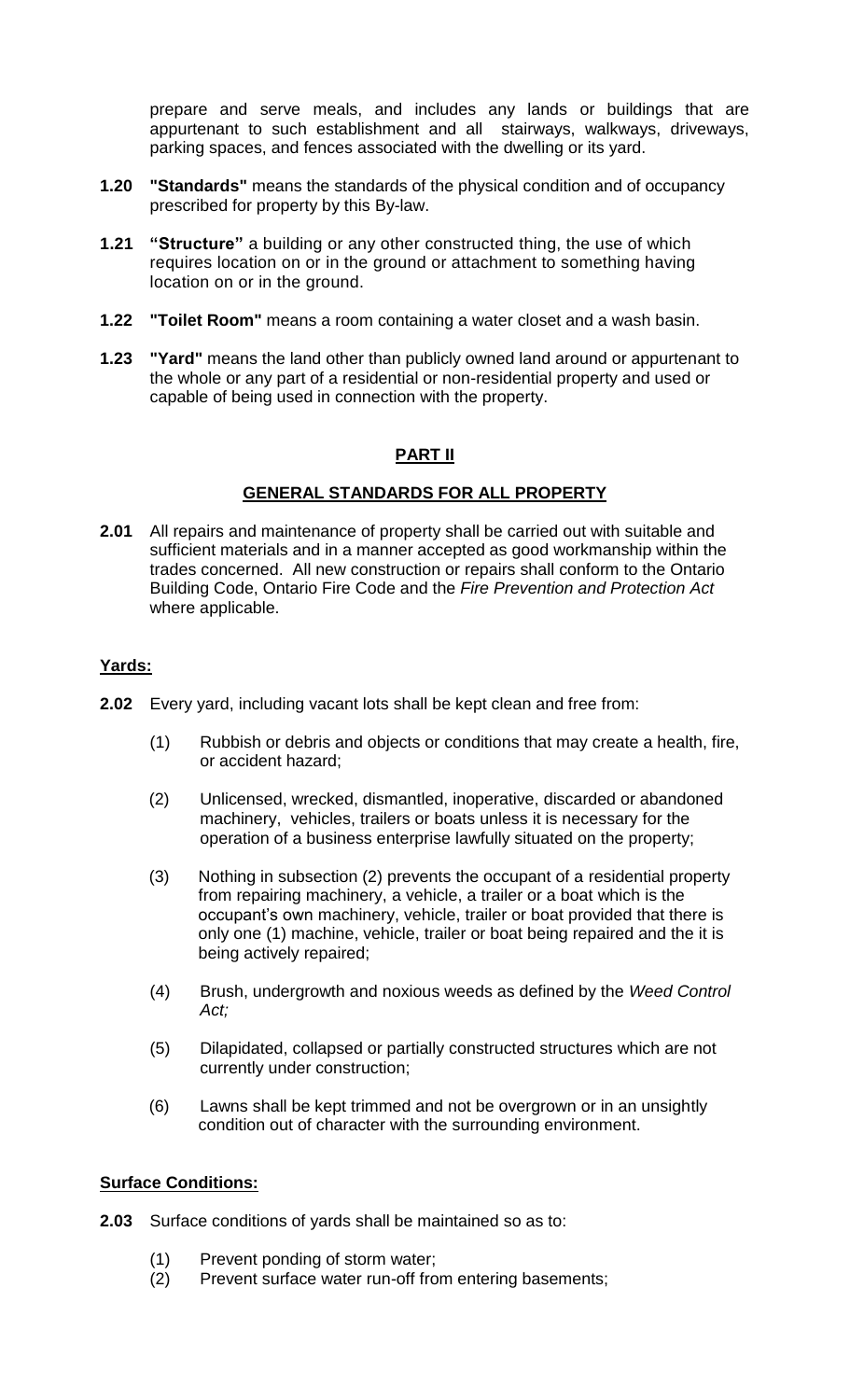- (3) Not exhibit an unsightly appearance;
- (4) Be kept free of garbage and refuse.

# **Sewage and Drainage:**

- **2.04** Sewage shall be discharged into the sewage system.
- **2.05** Sewage of any kind shall not be discharged onto the surface of the ground, whether into a natural or artificial surface drainage system or otherwise.
- **2.06** Roof drainage shall not be discharged onto sidewalks, stairs, the sanitary sewage system or adjacent property.

# **Parking Areas, Walks and Driveways:**

- **2.07** All areas used for vehicular traffic and parking shall have a surface covering of asphalt, concrete, or compacted stone or gravel and shall be kept in good repair free of dirt and litter.
- **2.08** Steps, walks, driveways, parking spaces and other similar areas shall be maintained so as to afford safe passage under normal use and weather conditions day or night.

## **Garbage Disposal and Storage:**

- **2.09** Every building, dwelling, and dwelling unit shall have a sufficient number of suitable receptacles to contain all garbage, refuse and ashes that may accumulate on the property. Such receptacles shall be constructed of watertight material, provided with a tight fitting cover, and shall be maintained in a clean and odour free condition at all times.
- **2.10** All garbage, refuse, and ashes shall be promptly placed in a suitable container and shall not be permitted to accumulate for longer than fourteen (14) days before being disposed of in accordance with Municipal By-laws.
- **2.11** Garbage storage areas shall be screened from public view.
- **2.12** Accumulations or storage of garbage, refuse, appliances, or furniture in a means of egress shall not be permitted.
- **2.13** All refuse storage rooms, vertical refuse service spaces shall be operable, accessible at reasonable times and maintained in a clean and sanitary condition, free from accumulations of garbage, odours, insects, and other pests.

## **Outdoor Storage of Materials – No Immediate Use:**

**2.14** Unless specifically permitted in the Municipal Zoning By-law, no machinery or parts thereof, or other object, or material, not associated with the normal occupancy and use of a property, including among other things, appliances, fixtures, paper, cartons, boxes, or building materials such as lumber, masonry material or glass, other than that intended for immediate use on the property, shall be stored or allowed to remain in an exterior property area, or shall be screened from view from adjacent properties, water bodies and roads.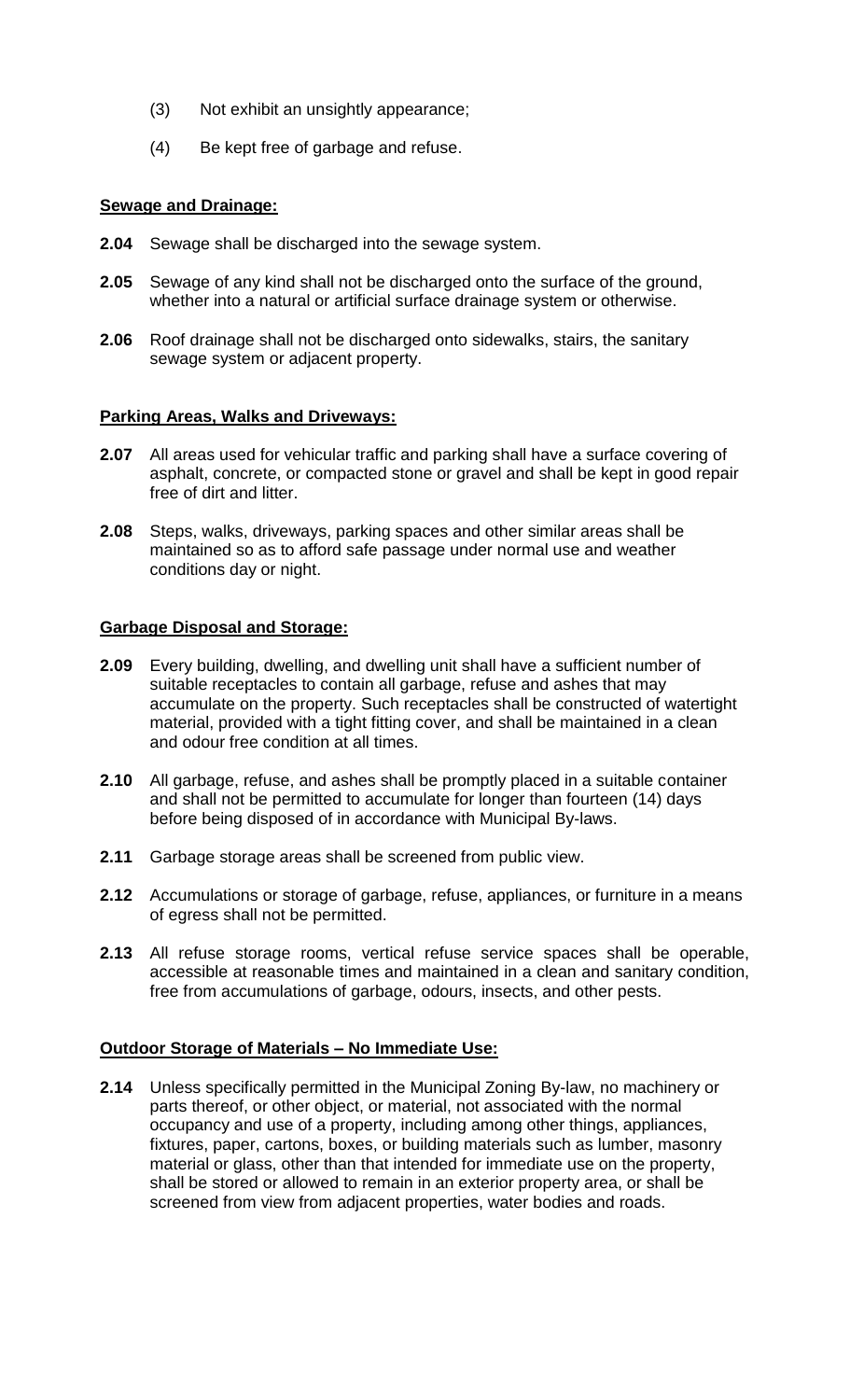#### **Structural Soundness:**

- **2.15** Every part of a building, fence or structure shall be maintained in a structurally sound condition and in good repair so as to be capable of safely sustaining its own weight load and any additional load to which it may be subjected through normal use, having a level of safety as required by the Ontario Building Code.
- **2.16** Walls, roofs, and other exterior parts of a building or structure shall be free from loose or improperly secured objects or materials.
- **2.17** Buildings, fences, and other structures shall be protected from deterioration by the application of appropriate weather resistant materials including cladding, paint or other suitable preservative and shall be of uniform colour unless the aesthetic characteristics of said structure are enhanced by the lack of such material.

## **Foundations:**

**2.18** Foundation walls of a dwelling shall be maintained so as to prevent the entrance of insects, rodents and excessive moisture. Maintenance includes the shoring of the walls to prevent settling, installing sub soil drains, where necessary, at the footings, grouting masonry cracks, damp-proofing and water-proofing.

## **Exterior Walls:**

- **2.19** Exterior walls of a building or structure and their components, including soffits, fascia, shall be maintained in good repair free from cracked, broken or loose masonry units, stucco, and other defective cladding, or trim. Paint or some other suitable preservative or coating must be applied and maintained so as to prevent deterioration due to weather conditions, insects or other damage.
- **2.20** Exterior walls of a building or structure shall have cladding, be free of unauthorized signs, painted slogans, graffiti and similar defacements.

## **Roofs:**

- **2.21** Roofs of buildings or structures and their components shall be maintained in a weather tight condition, free from loose or unsecured objects or materials.
- **2.22** The roofs of buildings or structures shall be kept clear of dangerous accumulations of ice and snow.
- **2.23** Where eaves trough or roof gutters are provided they shall be kept in good repair, free from obstructions and properly secured to the building or structure.

## **Stairs, Porches and Balconies:**

**2.24** Inside and outside stairs, porches, balconies and landings shall be maintained so as to be free of holes, cracks, and other defects which may constitute accident hazards, shall be properly anchored so as to be kept in a safe and secure condition capable of supporting the loads imposed through their normal use, and if metal, shall be protected from rust or similar decay by periodic application of a protective coating such as paint.

## **Guards and Handrails:**

**2.25** All guards and handrails shall be maintained in good repair, shall be properly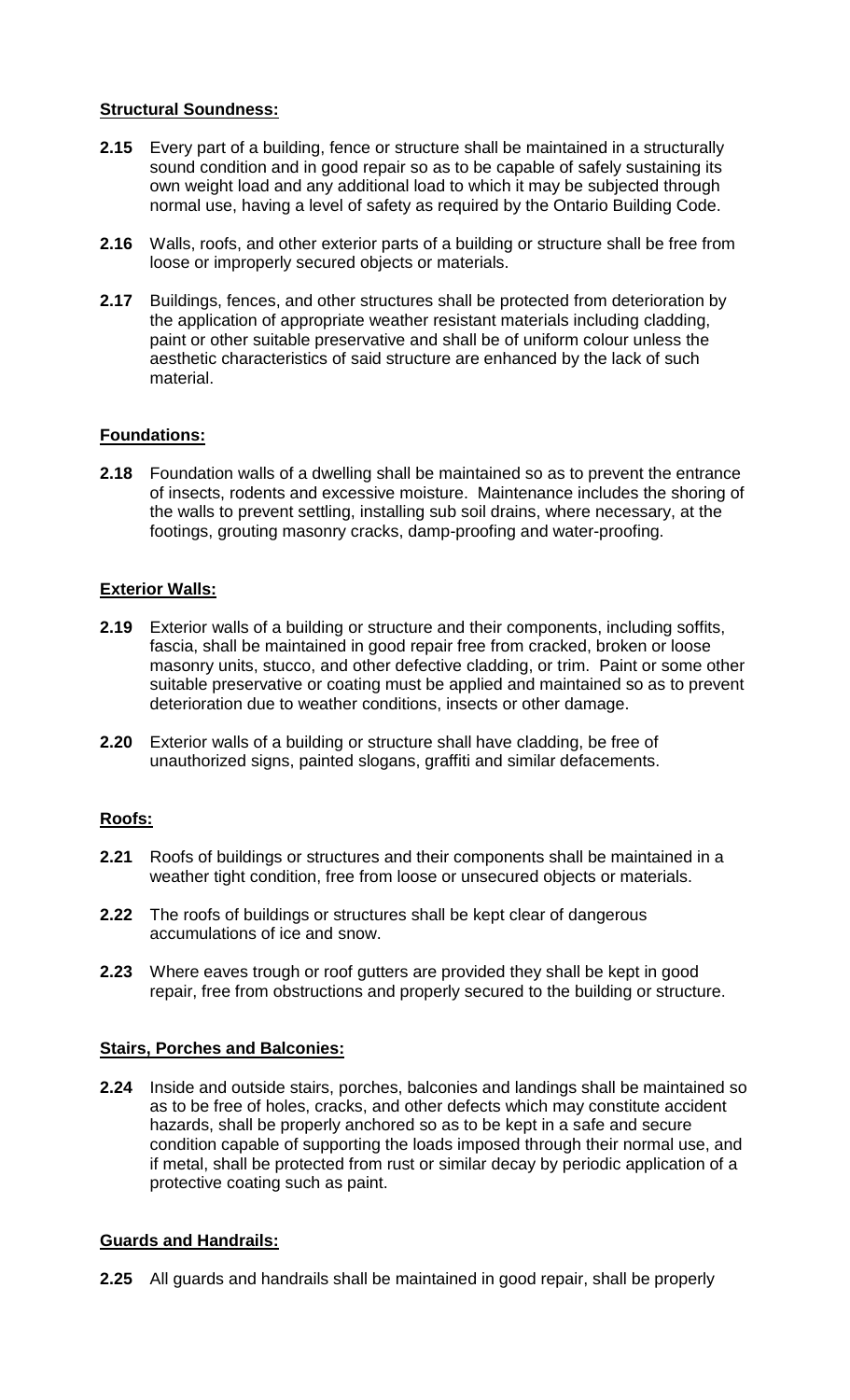anchored so as to be kept in a safe and secure condition capable of supporting the loads imposed through their normal use, and if metal, shall be protected from rust or similar decay by periodic application of a protective coating such as paint.

- (a) A guard is required on the open side of any stairway containing three (3) or more risers, and any landings, porches, balconies or ramps with a height of more than 600 mm (24") above adjacent levels.
- (b) A handrail is required on all exterior stairs that have more than three (3) risers and on all interior stairs that have more than two (2) risers.

#### **Windows and Doors:**

**2.26** Windows, doors, skylights, and basement or cellar hatchways shall be maintained in good repair, weather tight and reasonably draught-free, to prevent heat loss and infiltration by the elements. Maintenance includes painting, replacing damaged doors, frames and other components, window frames, sashes and casings, replacement of non-serviceable hardware and re-glazing where necessary. Where screening is provided on windows and doors it shall also be maintained in good repair.

#### **Lighting:**

- **2.27** All non-residential establishments shall install and maintain sufficient windows, skylights, and lighting fixtures necessary for the safety of all persons attending the premises or as may be required by the *Occupational Health and Safety Act* for industrial and commercial properties. However, lighting shall not be positioned so as to cause any impairment of use or enjoyment of neighbouring properties.
- **2.28** Lighting in parking garages shall comply with the following:
	- (a) Lighting fixtures in all parking garages shall be maintained in a good state of repair.
	- (b) Every parking garage shall be illuminated by natural means where available, and adequate number of light fixtures, or the painting of walls, columns and ceilings white in colour, or any combination thereof, as to maintain an average level of illumination of at least fifty (50) lux (4.6 foot candles).
	- (c) One (1) measurement of intensity of illumination made at floor level for every nine (9) square metres (96.9 square feet) of floor area shall be used in establishing the average level of illumination.
	- (d) The level of illumination at any location on the floor of a parking garage shall not be less than 10 lux (0.90 foot candle).

#### **Elevating Devices:**

**2.29** Elevators and other elevating devices including all mechanical and electrical equipment, lighting fixtures, lamps, control buttons, floor indicators, ventilation fans, and emergency communication systems shall be operational and maintained in good condition.

#### **PART III**

#### **ADDITIONAL STANDARDS FOR RESIDENTIAL PROPERTY**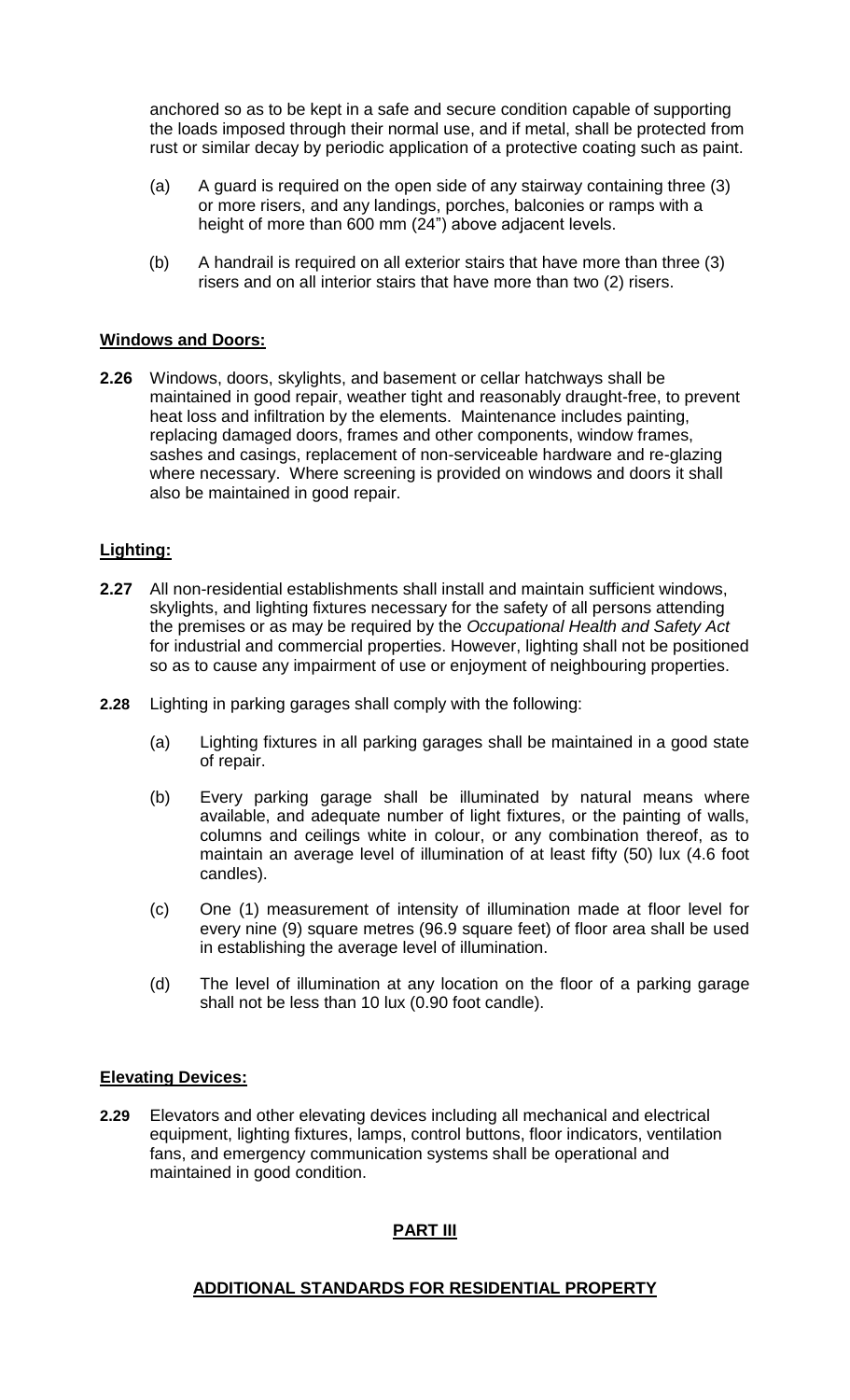#### **General Conditions:**

- **3.01** Every owner or occupant of a residential property shall maintain the property or part thereof and the land which they occupy or control, in a clean, sanitary and safe condition.
- **3.02** Every owner or occupant of a residential property shall maintain every floor, wall, ceiling and fixture, under their control, including hallways, entrances, laundry rooms, utility rooms, and other common areas, in a clean, sanitary and safe condition.

## **Pest Prevention:**

- **3.03** Dwellings shall be kept free of rodents, vermin and insects at all times. Methods used for exterminating such pests shall be in accordance with the provisions of the *Pesticides Act*.
- **3.04** Openings, including windows, that might permit the entry of rodents, insects, vermin or other pests shall be appropriately screened or sealed.

#### **Windows and Doors:**

- **3.05** In a dwelling unit, all windows that are intended to be opened and all exterior doors shall have suitable hardware so as to allow locking or otherwise securing from inside the dwelling unit. At least one entrance door to a dwelling unit shall have suitable hardware so as to permit locking or securing from either inside or outside the dwelling unit.
- **3.06** Exterior type doors shall be provided for all entrances to dwellings and dwelling units.
- **3.07** In residential buildings where there is a voice communication unit working in conjunction with a security locking and release system controlling a particular entrance door and installed between individual dwelling units and a secured entrance area, the said system shall be maintained in good working order at all times.
- **3.08** Every window in a leased dwelling unit that is located above the first storey of a multiple dwelling shall be equipped with an approved safety device that would prevent any part of the window from opening greater than would permit the passage of a 100 mm diameter (3.9 inches) sphere. Such safety device shall not prevent the window from being fully opened during an emergency situation by an adult without the use of tools.

## **Walls, Ceilings and Floors:**

- **3.09** Every wall, ceiling and floor in a dwelling shall be maintained so as to provide a continuous surface free of holes, cracks, loose coverings or other defects. Walls surrounding showers and bathtubs shall be impervious to water.
- **3.10** Every floor in a dwelling shall be reasonably smooth and level and maintained so as to be free of all loose, warped, protruding, broken, or rotted boards or other material that might cause an accident or allow the entrance of rodents and other vermin or insects.
- **3.11** Every floor in a bathroom, toilet room, kitchen, shower room, and laundry room shall be maintained so as to be impervious to water and readily cleaned.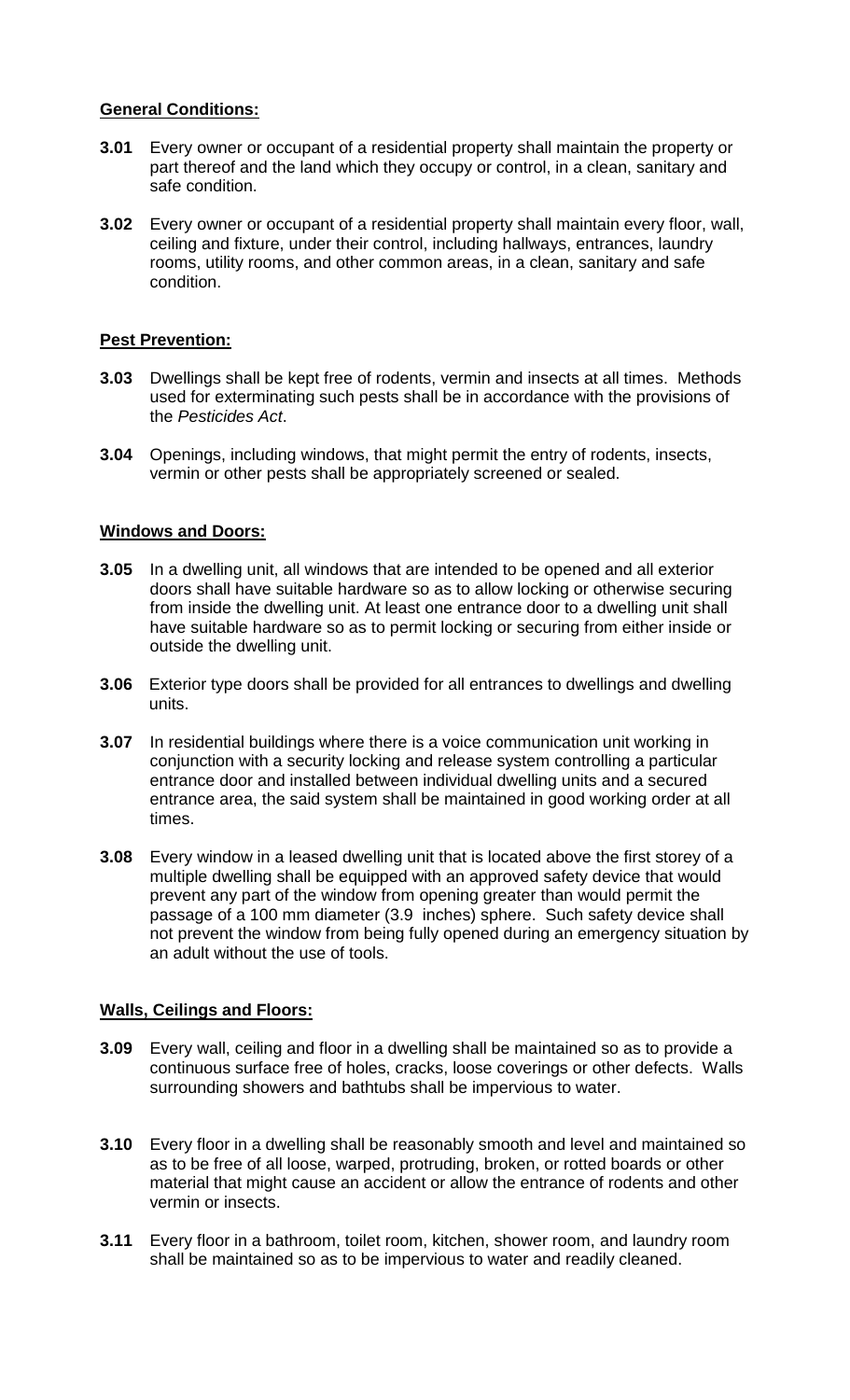#### **Kitchens:**

- **3.12** Every dwelling shall contain a kitchen area equipped with:
	- (a) A sink that is served with hot and cold running water and is surrounded by surfaces impervious to grease and water;
	- (b) Suitable storage area of not less than 0.23 cubic metres (8 cubic feet);
	- (c) A counter or work area at least 610 mm (2 ft) in width by 1,220 mm (4 ft) in length, exclusive of the sink, and covered with a material that is impervious to moisture and grease and is easily cleanable; and
	- (d) A space provided for cooking and refrigeration appliances including the suitable electrical or gas connections.

## **Toilet and Bathroom Facilities:**

- **3.13** Every dwelling unit shall contain a bathroom consisting of at least one fully operational water closet, washbasin, and a bathtub or suitable shower unit. Every washbasin and bathtub or shower shall have an adequate supply of hot and cold running water. Every water closet shall have a suitable supply of running water.
- **3.14** Every required bathroom or toilet room shall be accessible from within the dwelling unit and shall be fully enclosed and provided with a door capable of being locked so as to allow privacy for the persons using said room.
- **3.15** Where toilet or bathroom facilities are shared by occupants of residential accommodation, other than self-contained dwelling units, an appropriate entrance shall be provided from a common passageway, hallway, corridor or other common space to the room or rooms containing the said facilities.

## **Plumbing:**

- **3.16** Each washbasin, a bathtub or shower, and one kitchen sink shall be equipped with an adequate supply of hot and cold running water. Hot water shall be supplied at a temperature of not less than 43 degrees Celsius (110 $\square$  F).
- **3.17** Every dwelling unit shall be provided with an adequate supply of potable running water from a source approved by the Medical Officer of Health.
- **3.18** All plumbing, including drains, water supply pipes, water closets and other plumbing fixtures shall be maintained in good working condition free of leaks and defects and all water pipes and appurtenances thereto shall be protected from freezing.
- **3.19** All plumbing fixtures shall be connected to the sewage system through water seal traps.
- **3.20** Every fixture shall be of such materials, construction and design as will ensure that the exposed surface of all parts are hard, smooth, impervious to hot and cold water, readily accessible for cleansing and free from blemishes, cracks, stains, or other defects that may harbour germs or impede thorough cleansing.

#### **Electrical Service:**

**3.21** Every dwelling and dwelling unit shall be wired for electricity and shall be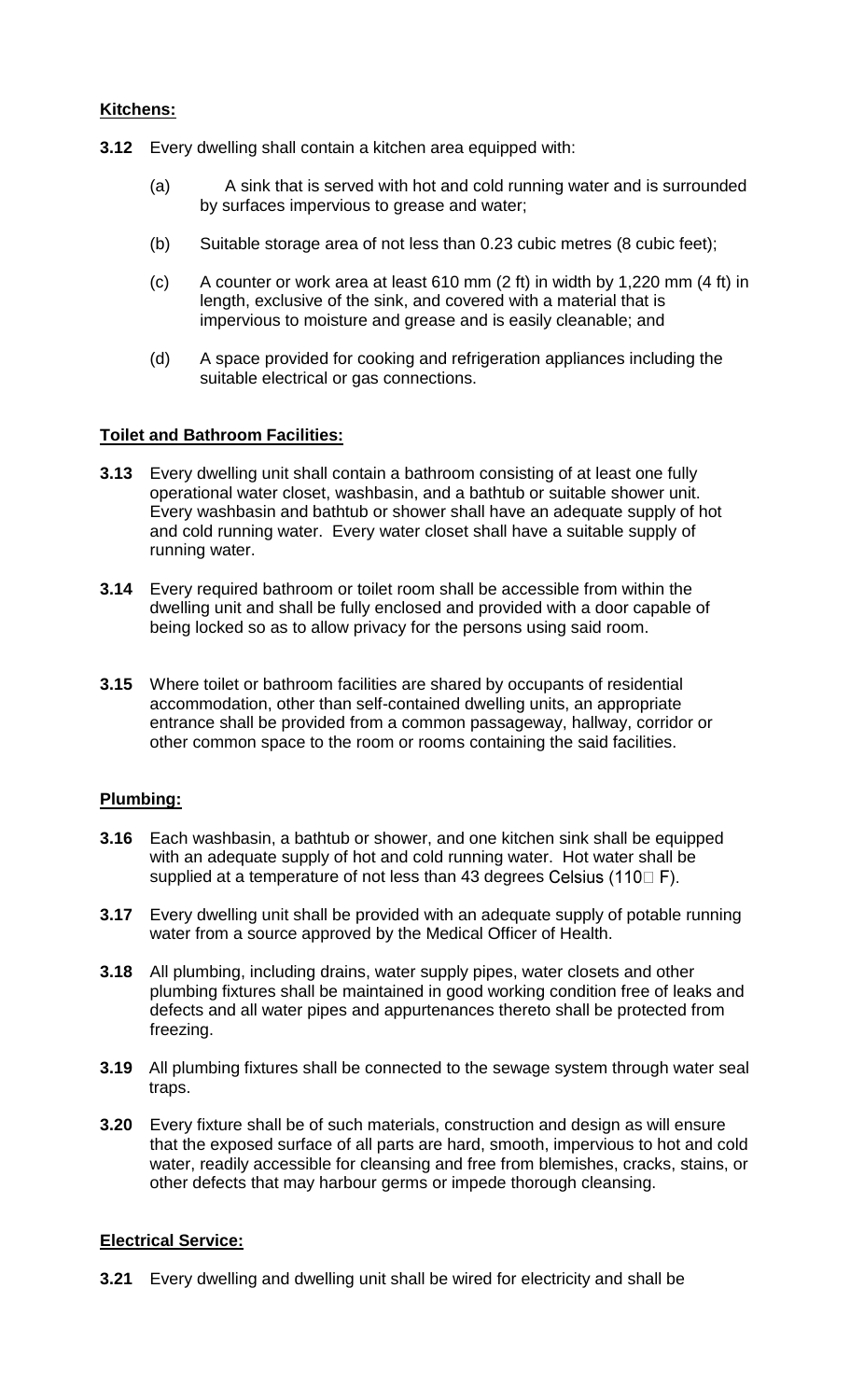connected to an approved electrical supply system.

- **3.22** The electrical wiring, fixtures, switches, receptacles, and appliances located or used in dwellings, dwelling units and accessory buildings shall be installed and maintained in good working order so as not to cause fire or electrical shock hazards. All electrical services shall conform to the regulations established by the *Power Corporations Act*, as amended.
- **3.23** Every habitable room in a dwelling shall have at least one electrical duplex outlet for each 11.1 square metres (120 sq. ft.) of floor space and for each additional 9.3 square metres (100 sq. ft.) of floor area, a second duplex outlet shall be provided. Extension cords shall not be used on a permanent basis.
- **3.24** Every bathroom, toilet room, kitchen, laundry room, furnace room, basement, cellar and non-habitable work or storage room shall be provided with a permanent light fixture.
- **3.25** Lighting fixtures and appliances installed throughout a dwelling unit, including hallways, stairways, corridors, passage ways, garages and basements, shall provide sufficient illumination so as to avoid health or accident hazards in normal use.

## **Heating, Heating Systems, Chimneys and Vents:**

- **3.26** Every dwelling and building containing a residential dwelling unit or units shall be provided with suitable heating facilities capable of maintaining an indoor ambient temperature of 21 degrees Celsius ( $70 \square$  F.) in the occupied dwelling units. The heating system shall be maintained in good working condition so as to be capable of safely heating the individual dwelling unit to the required standard.
- **3.27** All fuel burning appliances, equipment, and accessories in a dwelling shall be installed and maintained to the standards provided by the *Energy Act*, as amended or other applicable legislation.
- **3.28** Where a heating system or part thereof that requires solid or liquid fuel to operate, a place or receptacle for such fuel shall be provided and maintained in a safe condition and in a convenient location so as to be free from fire or accident hazard.
- **3.29** Every dwelling shall be so constructed or otherwise separated to prevent the passage of smoke, fumes, and gases from that part of the dwelling which is not used, designed or intended to be used for human habitation into other parts of the dwelling used for habitation. Such separations shall conform to the Ontario Building Code.
- **3.30** All fuel burning appliances, equipment, and accessories in a dwelling shall be properly vented to the outside air by means of a smoke-pipe, vent pipe, chimney flue or other approved method.
- **3.31** Every chimney, smoke-pipe, flue and vent shall be installed and maintained in good repair so as to prevent the escape of smoke, fumes or gases from entering a dwelling unit. Maintenance includes the removal of all obstructions, sealing open joints, and the repair of loose or broken masonry units.
- **3.32** Every chimney, smoke-pipe, flue and vent shall be installed and maintained in good condition so as to prevent the heating of adjacent combustible material or structural members to unsafe temperatures.

## **Egress:**

**3.33** Every dwelling and each dwelling unit contained therein shall have a safe,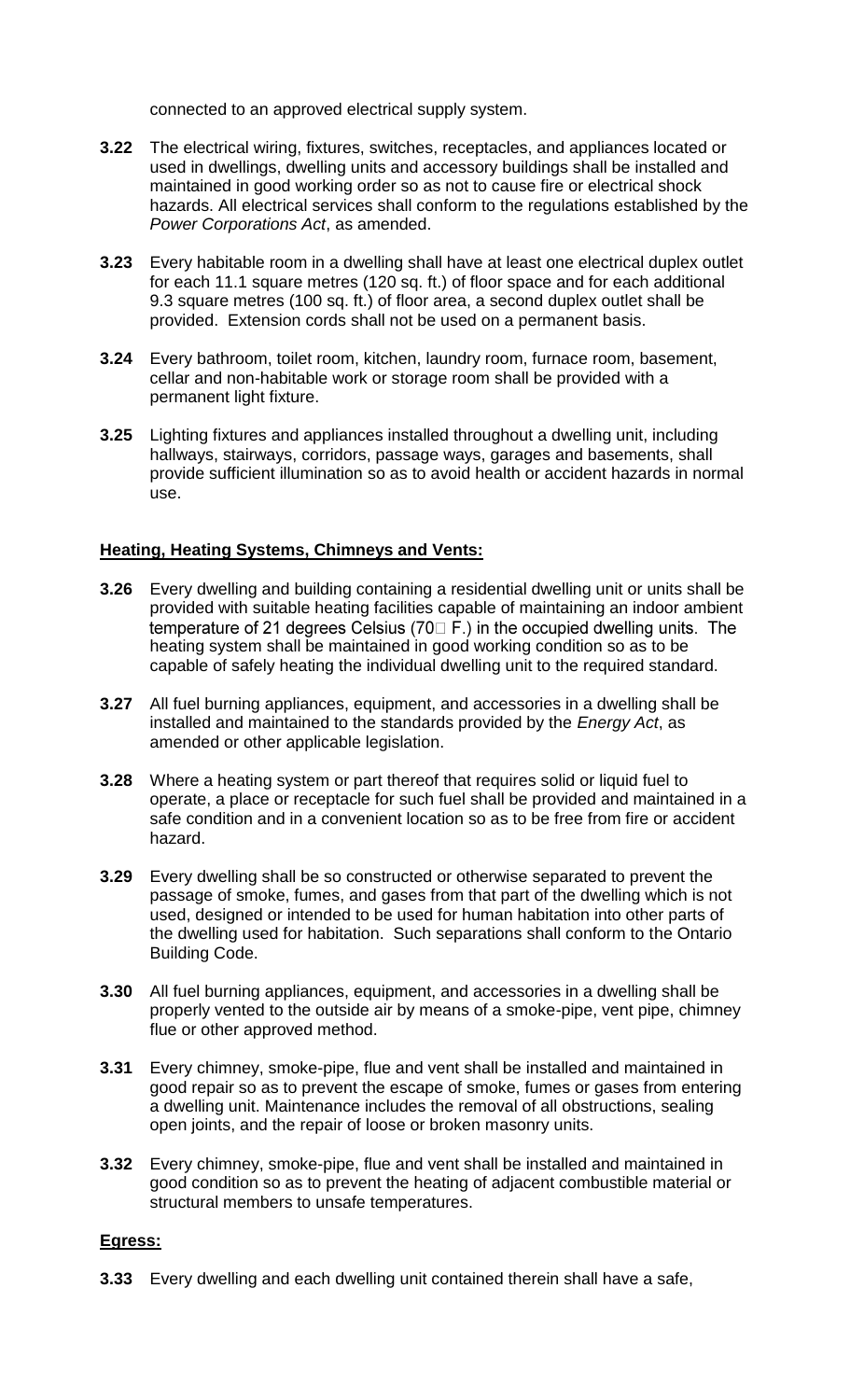continuous and unobstructed passage from the interior of the dwelling and the dwelling unit to the outside at street or grade level.

- **3.34** Each dwelling containing more than one dwelling unit shall have at least two (2) exits, both of which may be common or the one of which may be common and the other may be an exterior stair or fire escape. Access to the stairs or fire escape shall be from corridors through doors at floor level, except access from a dwelling unit may be through a vertically mounted casement window having an unobstructed opening of not less than 1,067 by 559 mm, (42 x 22 inches) with a sill height of not more that 914mm, (36 inches), above the inside floor. A single exit is permitted from a dwelling unit where the path of egress is through an exterior door located at or near ground level and access to such exit is not through a room not under the immediate control of the occupants of the dwelling unit.
- **3.35** Buildings using a fire escape as a secondary means of egress shall have the escape in good condition, free from obstructions and easily reached through an open able window or door.

## **Ventilation:**

- **3.36** Every habitable room in a dwelling unit, including kitchens, bathroom or toilet rooms, shall have openings for ventilation providing an unobstructed free flow of air of at least 0.28 square metres (3 sq. ft), or an approved system of mechanical ventilation such that provide hourly air exchanges.
- **3.37** All system of mechanical ventilation shall be maintained in good working order.
- **3.38** All enclosed areas including basements, cellars, crawl spaces and attics or roof spaces shall be adequately ventilated.

## **Disconnected Utilities:**

**3.39** Owners of residential buildings or any person or persons acting on behalf of such owner shall not disconnect or cause to be disconnected any service or utility supplying heat, electricity, gas, refrigeration or water to any residential unit or building occupied by a tenant or lessee, except for such reasonable period of time as may be necessary for the purpose of repairing, replacing, or otherwise altering said service or utility.

## **Occupancy Standards:**

- **3.40** The number of occupants, residing on a permanent basis in a individual dwelling unit, shall not exceed one person for every nine square metres (97 sq. ft), of habitable floor area. For the purpose of computing habitable floor area, any area with the minimum ceiling height less than 2.1 metres (7 ft.) shall not be considered.
- **3.41** No room shall be used for sleeping purposes unless it has a minimum width of two metres (6.6 ft.), and a floor area of at least seven square metres (75 sq. ft.). A room used for sleeping purposes by two or more persons shall have a floor area of at least four square metres (43 sq. ft.) per person.
- **3.42** Any basement, or portion thereof, used as a dwelling unit shall conform to the following requirements:
	- (a) Each habitable room shall comply with all the requirements set out in this By-law;
	- (b) Floors and walls shall be constructed so as to be damp-proof and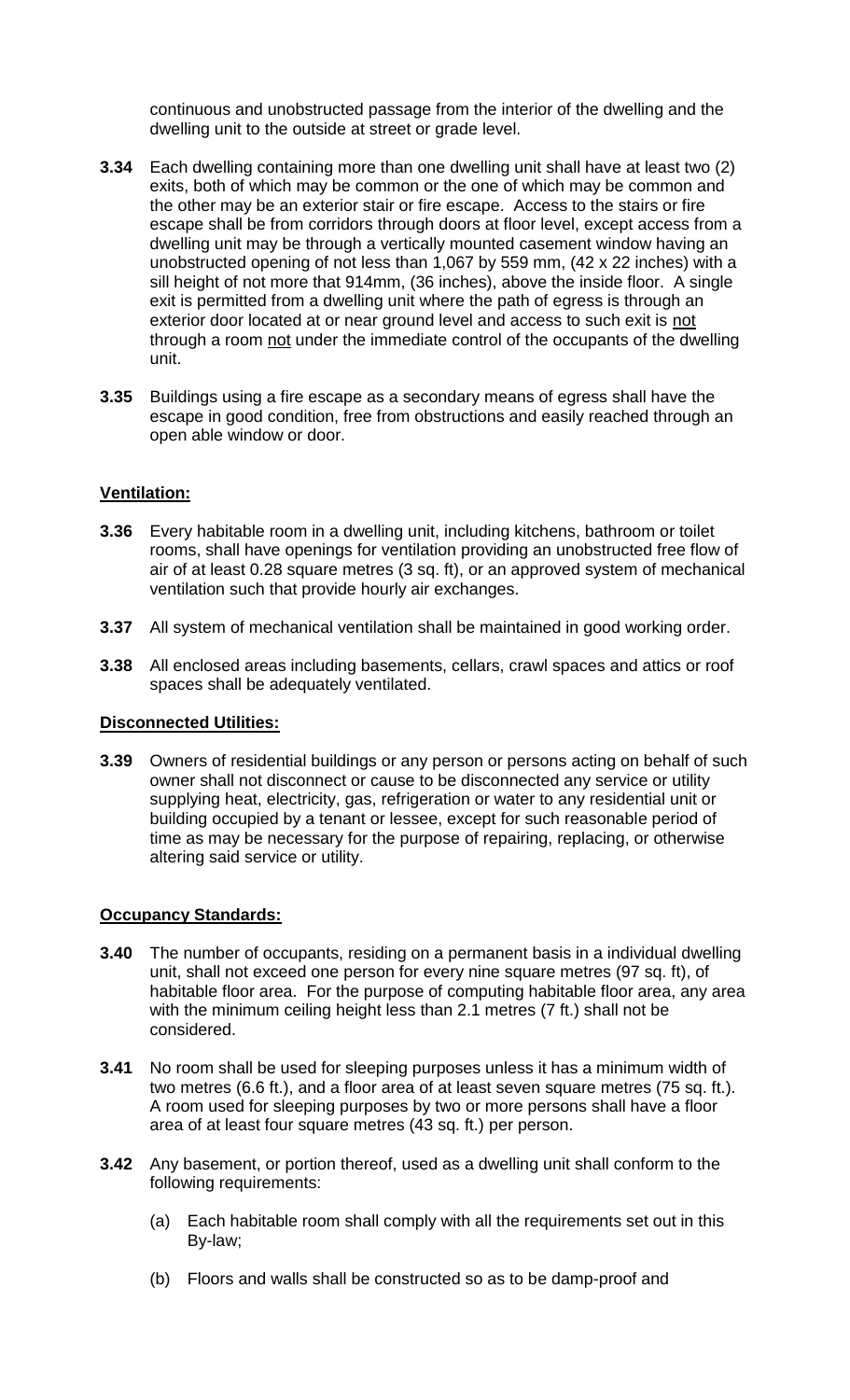impervious to water leakage;

- (c) Each habitable room shall be separated from service rooms by a suitable fire separation and approved under the Ontario Building Code;
- (d) Access to each habitable room shall be gained without passage through a service room.
- **3.43** Sections **3.13** to **3.27** do not apply to a dwelling used as a secondary place of residence that is not occupied on a continual basis and is used for seasonal vacations or recreational purposes only.

## **PART IV**

#### **VACANT LANDS AND BUILDINGS**

**4.01** All repairs and maintenance of property shall be carried out with suitable and sufficient materials and in a manner accepted as good workmanship within the trades concerned. All new construction or repairs shall conform to the Ontario Building Code where applicable.

#### **Vacant Lands:**

- **4.02** Vacant land shall be maintained to the standards as described in Part II, Article 2.02, of this By-law.
- **4.03** Vacant land shall be graded, filled or otherwise drained so as to prevent recurrent ponding of water.
- **4.04** No vehicle or part of a vehicle, machinery or trailers shall be parked or stored on vacant land.

#### **Vacant Buildings:**

**4.05** Vacant buildings shall be kept cleared of all garbage, rubbish and debris and shall have all water, electrical and gas services turned off except for those services that are required for the security and maintenance of the property.

#### **Boarded of Buildings and Structures**

- **4.06** Notwithstanding Section 2.26, where the exterior doors, windows, trim or other opening of vacant buildings, partially vacant buildings, or abandoned buildings or structures are broken, improperly fitted or otherwise in disrepair an officer may order the property owner to board up the building or structure as an interim security repair measure so as to prevent the entrance of elements, or unauthorized persons, or the infestation of pests.
- **4.07** The boarding as ordered under subsection 4.06 shall comply with the following requirements:
	- a) All boards used in the boarding shall be installed from the exterior and properly fitted to the size of the opening of the building or structure within the frames in a watertight manner.
	- b) All boards shall be painted or otherwise treated so that the colour blends with the exterior of the building.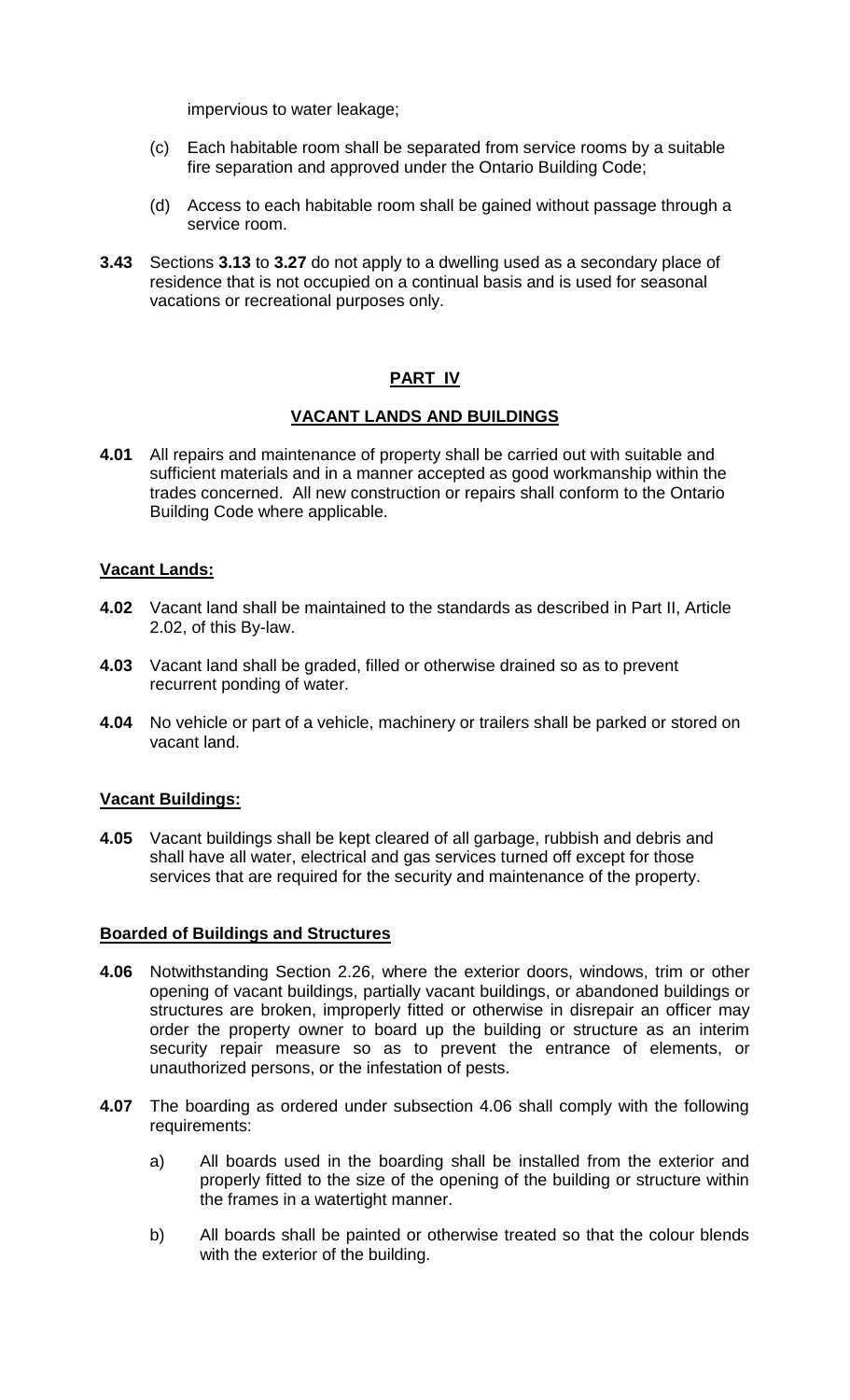c) Doors, windows and other openings of the building or structure shall be securely boarded up with a solid piece of plywood 19 mm thick or metal plate at least 6 millimetres thick.

# **PART V**

## **ADMINISTRATION AND ENFORCEMENT**

- **5.01** This By-law shall apply to all property within the limits of the Municipality
- **5.02** The imperial measurements contained in this By-law are given for reference only.

# **Officers:**

**5.03** The Municipal Law Enforcement Officer(s) shall be responsible for the administration and enforcement of this By-law.

# **Property Standards Committee:**

- **5.04** Council shall appoint at large, by a Resolution, (or By-law) of Council no fewer than three (3) persons of the municipality to the Property Standards Committee for a term of office concurrent with Council**.**
- **5.05** Each member of the Property Standards Committee, appointed by Council, shall be entitled to an honorarium of \$50.00 per meeting for their attendance at Committee meetings.
- **5.06** An owner or occupant who has been served with an order made under Section 15.2(2) of the Building Code Act and who is not satisfied with the terms or conditions of the order may appeal to the Property Standards Committee by sending a notice of appeal by registered mail to the secretary of Property Standards Committee within fourteen (14) days after being served with the order and paying the processing fee described in Schedule "A".

# **Compliance:**

**5.07** The owner of any property which does not conform to the standards as set out in this By-law shall repair and /or maintain said property to comply with the standards or the property shall be cleared of all buildings, structures, debris or refuse and left in a levelled and graded condition.

## **Certificate of Compliance:**

- **5.08** An Officer who, after inspecting a property, is of the opinion that the property is in compliance with the standards established in this By-law may issue a certificate of compliance to the owner.
- **5.09** An Officer shall issue a certificate of compliance to an owner who requests such a certificate and who pays the fee set out in Schedule "A" to this By-law if, after inspecting the property, the Officer is of the opinion that the property is in compliance with this By-law.

# **Validity:**

**5.10** If an article of this By-law is for any reason held to be invalid, the remaining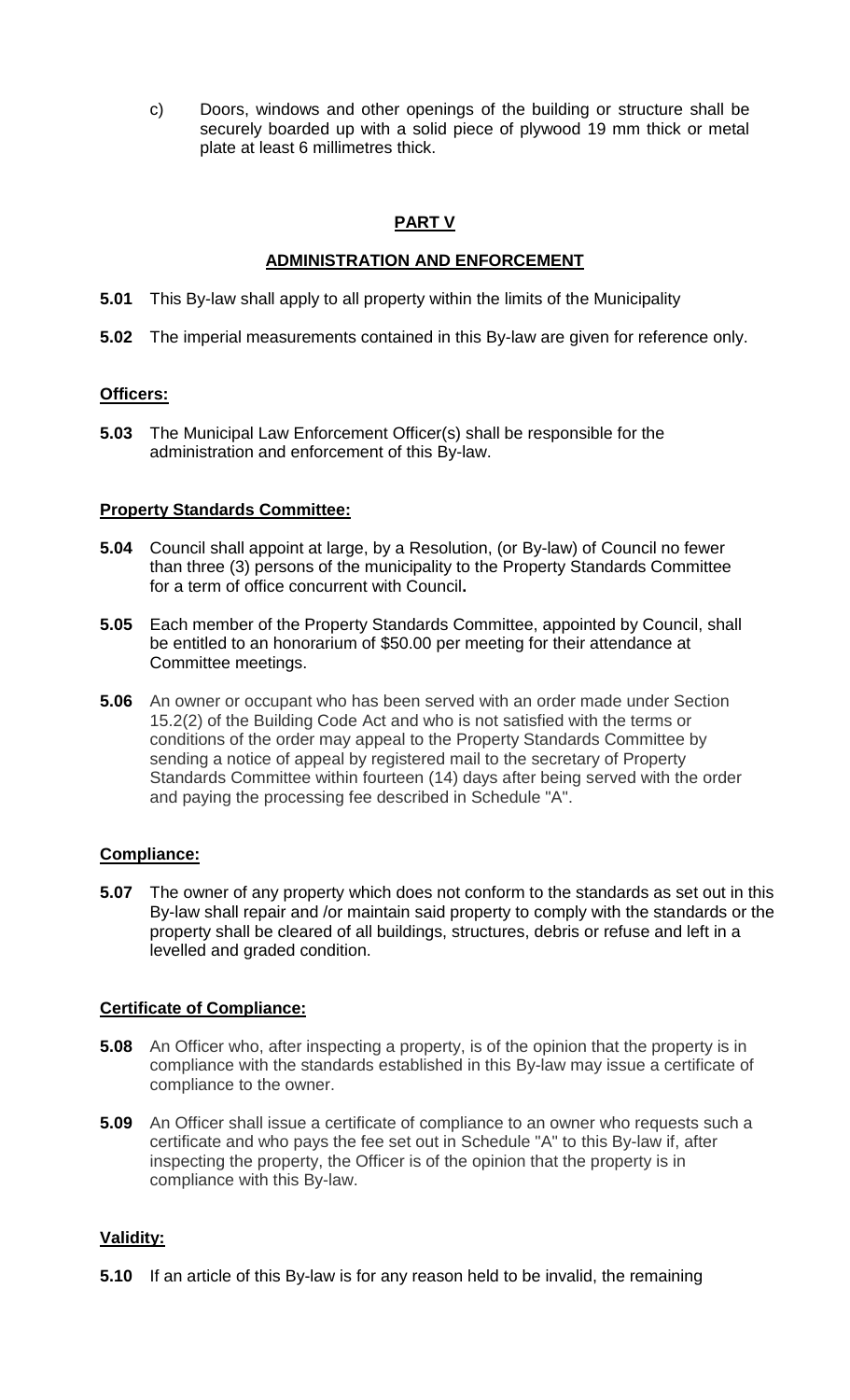Articles shall remain in effect until repealed.

**5.11** Where a provision of this By-law conflicts with the provision of another By-law in force within the Municipality, the provisions that establish the higher standards to protect the health, safety and welfare of the general public shall prevail**.**

# **Repeal:**

**5.12** That By-law No. 2001-51 be and is hereby repealed.

## **Title:**

**5.13** This By-law may be referred to as "The Property Standards By-law".

**READ** a first, second and third time, passed, signed and the Corporate Seal attached hereto, this 24<sup>th</sup> day of March, 2014.

REEVE: Murray Fearrey

CLERK: Cheryl Coulson